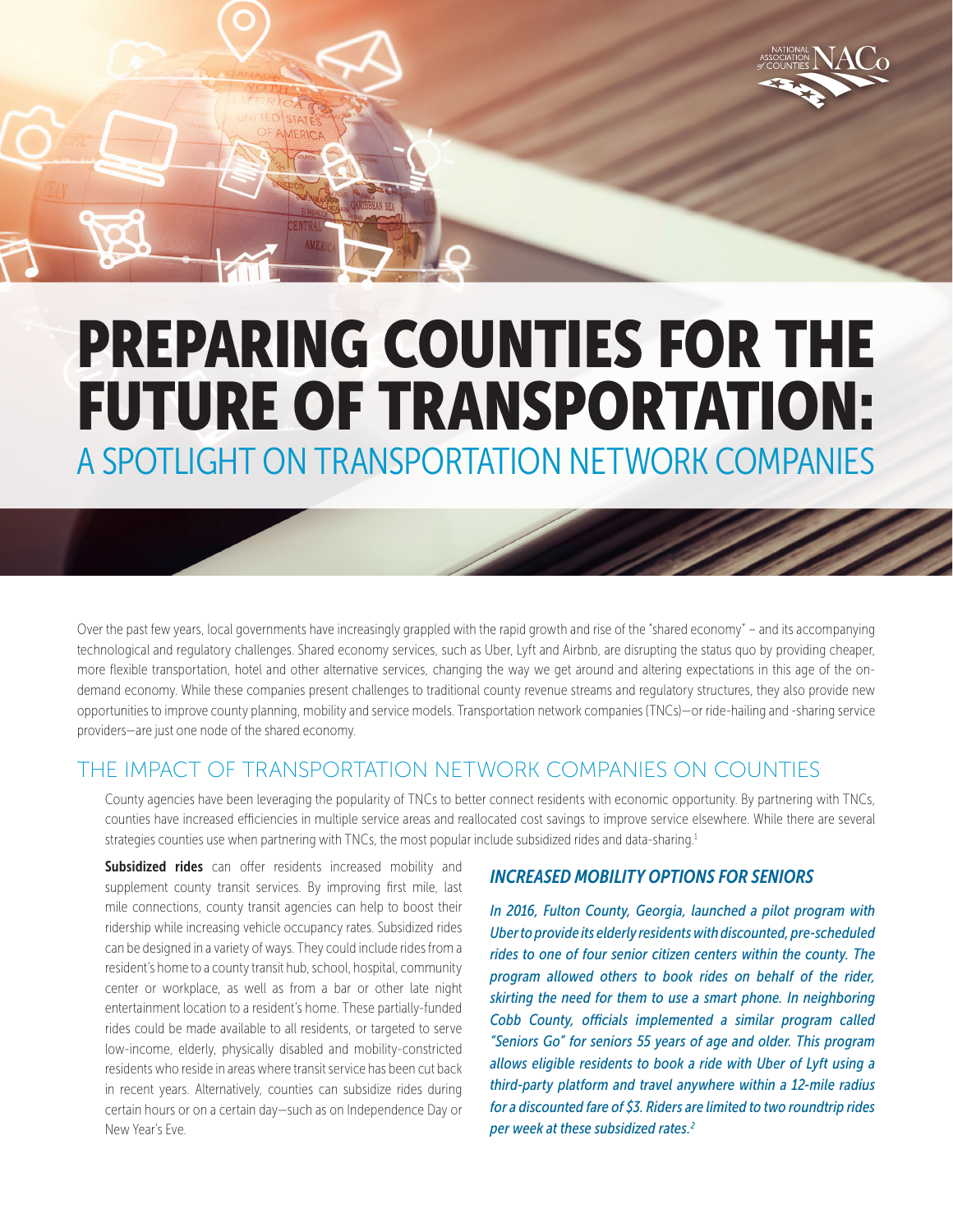There are two commonly-projected futures regarding transportation and TNCs, and they revolve around the question of whether TNCs significantly reduce congestion and the number of cars on the road. For example, some experts predict that the increasing adoption of TNCs will result in reduced vehicle miles traveled (VMT), greenhouse gas (GHG) emissions and even car ownership. Fewer cars on the road would allow county planners to more efficiently allocate street space to transit, high occupancy vehicles, cyclists and pedestrians converting streets to sidewalks, parklets, bike lanes, etc.—and parking lots to buildings or green space. Alternatively, some experts speculate that VMT and GHG emissions will increase because more cars will be constantly driving and picking up passengers, and that

#### *DRUNK DRIVING PREVENTION*

*Several county sheriff's departments have partnered with TNCs on major holidays to reduce the number of drunk drivers on the road, as the majority of TNC rides occur when the bars close.*

Т

30

walking, cycling and transit usage will decrease as TNC options become more convenient, affordable and reliable.

Public safety is also projected to increase or decrease depending on how stringently counties and municipalities regulate TNCs. Barring statewide standards, it is often up to local governments to decide which requirements TNCs and TNC drivers must meet to operate. Counties who have adopted Vision Zero—or Towards Zero Death could require TNC drivers to attend special training. Counties can also opt in or out of requiring drivers to have background checks and be fingerprinted; they can also choose to place the burden on the company or take it on their own shoulders.

F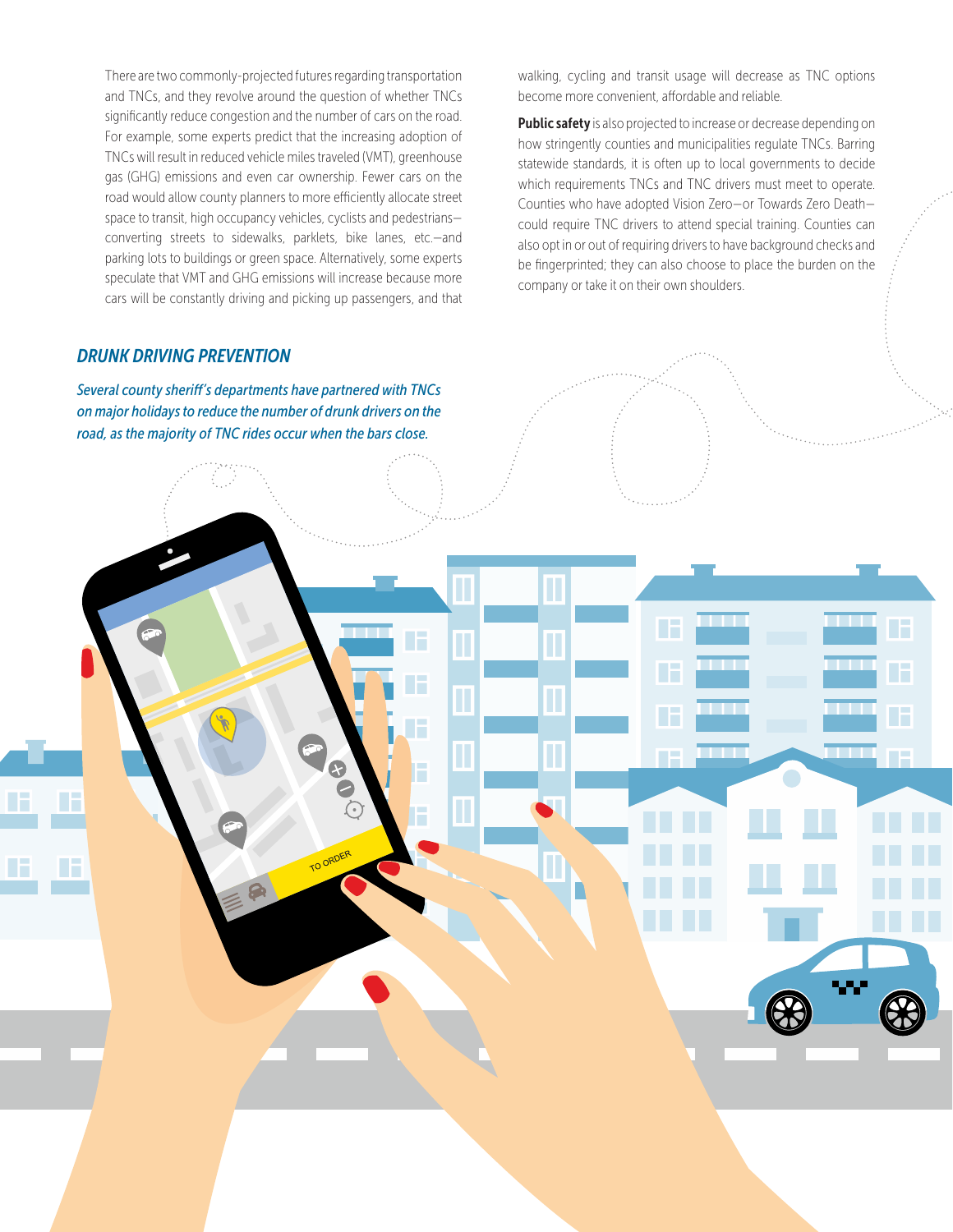

County officials should strive to establish positive relationships with the TNCs operating within their county to safeguard public safety and promote **equitable service** for all residents. TNCs are especially important as transit options for people without access to a vehicle, people with disabilities and people living in low-income or isolated neighborhoods. Counties can work in partnership with TNCs to craft programs and policies ensuring that underserved populations are not excluded from the increased mobility benefits that TNCs offer. Common barriers include not having access to a smartphone or data plan, not being able to afford the extra cost or, for wheelchair-bound individuals, not being able to travel in the car that comes to pick you up—whether due to lack of storage space or lack of someone with the experience to assist you into the vehicle. By working with TNCs, counties can offer data-driven feedback to improve TNC services to county residents and advocate for increased accessibility options within the app and for alternative ways to call for a ride—like the internet.

Customers are increasingly turning toward streamlined, on-demand services. They expect a high level of customer service, where their needs are met and problems are both heard and addressed. TNCs cater to these expectations with their electronic services including cloud payment and driver rating systems. Additionally, as all interactions are managed electronically, TNCs can gather data

#### *UBER'S* MOVEMENT *TOOL*

*In 2017, Uber acted to improve its rocky reputation by launching a new tool called "Movement" which provides data on traffic patterns within select cities based on millions of trips taken over time. This anonymized data can be used by city and county officials to measure the impact of road improvements, major events, new transit lines, and can be used by transportation planners to advocate for better decision-making around future infrastructure investments. Uber has begun working with early partners on sharing Movement data, including Washington D.C.3*

with little to no effort, including valuable data on when and where people move. If counties were allowed access to this valuable data, they could be equipped to plan more strategically for future transit investments – closely matching capacity with projected demand. While TNCs have often been protective of their privately collected data, local governments and TNCs have the opportunity to work together\*. One strategy counties and municipalities might use to negotiate for access to location-specific data and other contracted services could be to ease street right-of-way, parking space and airport pick-up access for TNC drivers.